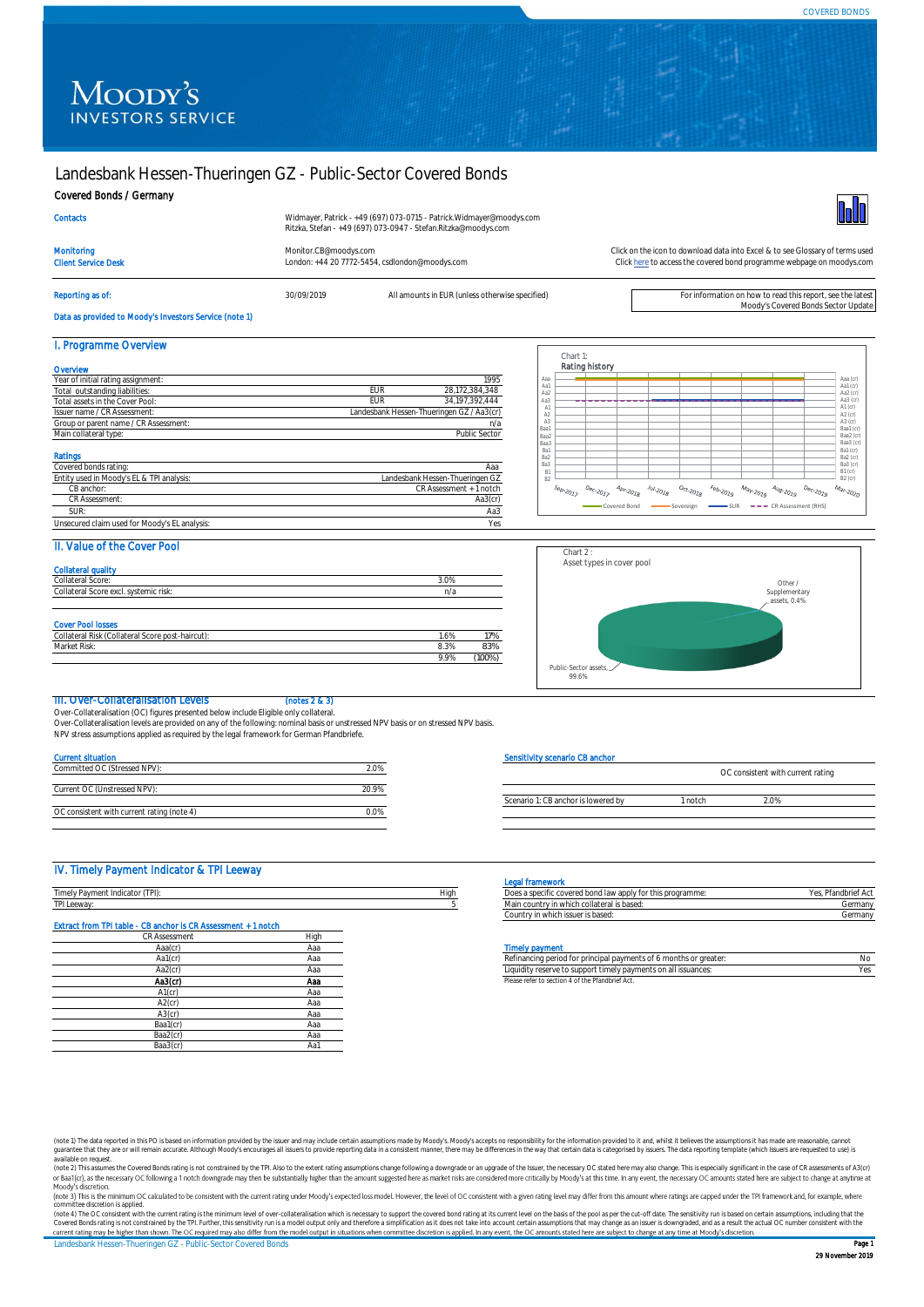### V. Asset Liability Profile

| Interest Rate & Duration Mismatch (note 5) |           | <b>Swap Arrangements</b>                       |  |
|--------------------------------------------|-----------|------------------------------------------------|--|
| Fixed rate assets in the cover pool:       | 93.1%     | Interest rate swap(s) in the Cover Pool:       |  |
| Fixed rate covered bonds outstanding:      | 94.1%     | Intra-group interest rate swap(s) provider(s): |  |
| WAL of outstanding covered bonds:          | 6.5 years | Currency swap(s) in the Cover Pool:            |  |
| WAL of the cover pool:                     | 7.9 vears | Intra-group currency swap(s) provider(s):      |  |
|                                            |           |                                                |  |







#### VI. Performance Evolution





This publication does not announce a credit rating action. For<br>any credit ratings referenced in this publication, please see the<br>ratings tab on the issuer/entity page on www.moodys.com<br>for the most updated credit rating ac rating history.

(note 5) This assumes no prepayment.<br>(note 6) Based on principal flows only Assumptions include no prepayments, principal collections limited to the portion of assets that make up the amount of the liabilities plus committ

Landesbank Hessen-Thueringen GZ - Public-Sector Covered Bonds Page 2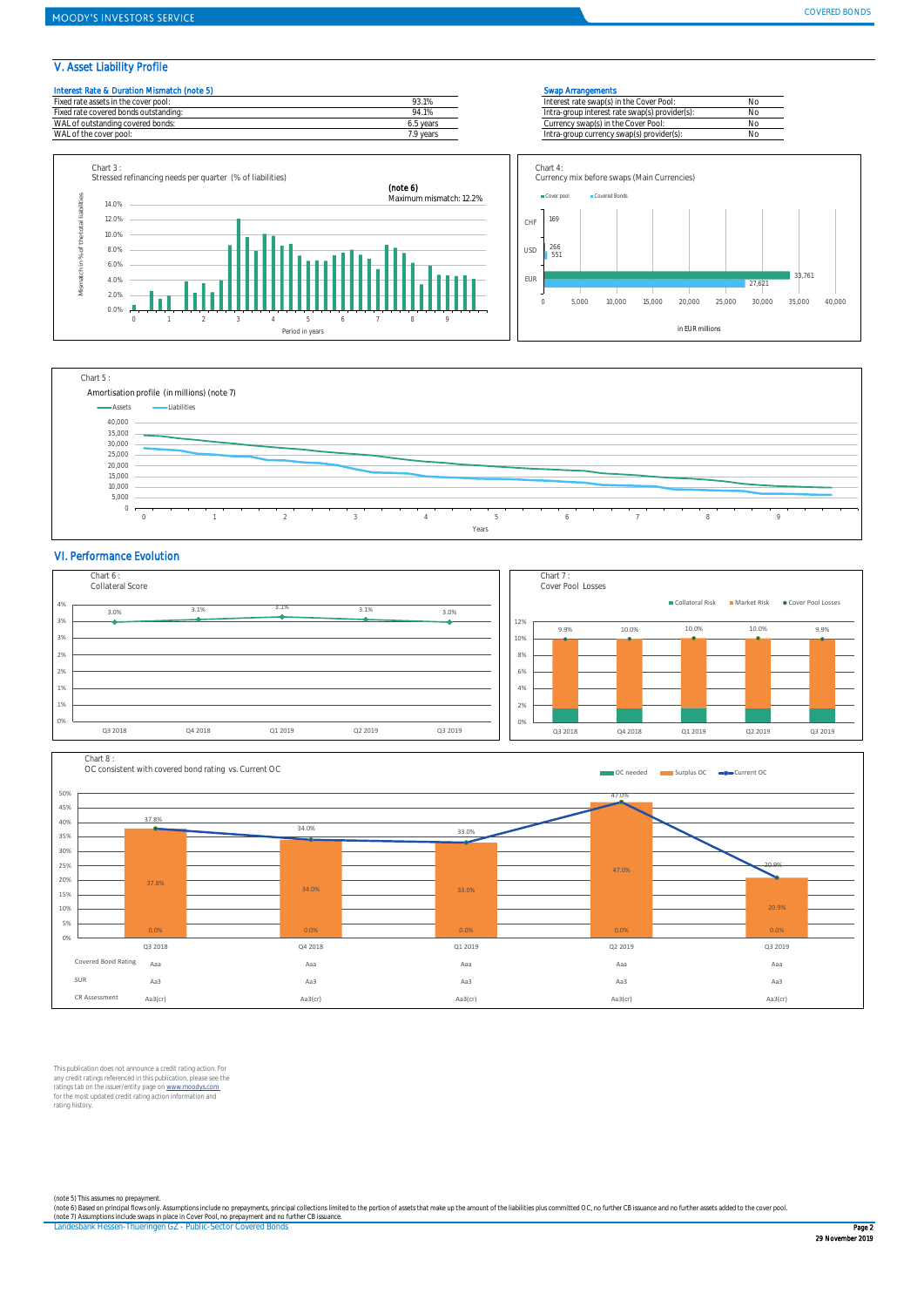#### VII. Cover Pool Information - Public Sector Assets

| Overvlew                              |                | <b>Specific Loar</b> |
|---------------------------------------|----------------|----------------------|
| Asset type:                           | Public Sector  | Repo elig            |
| Asset balance:                        | 34.045.033.347 | Percentad            |
| WA remaining Term (in months):        | 134            | Percentad            |
| Number of borrowers:                  | 6.140          | Loans / bi           |
| Number of loans / bonds:              | 22.590         | Performance          |
| Exposure to the 10 largest borrowers: | 31.3%          | Loans / b            |
| Average exposure to borrowers:        | 5.544.794      | Loans / be           |

#### Specific Loan and Borrower characteristics

Chart B:

| Asset type:                           | Public Sector  | Repo eligible loans / bonds:                               | 2.1%  |
|---------------------------------------|----------------|------------------------------------------------------------|-------|
| Asset balance:                        | 34.045.033.347 | Percentage of fixed rate loans / bonds:                    | 93.0% |
| WA remaining Term (in months):        |                | Percentage of bullet loans/ bonds:                         | 36.5% |
| Number of borrowers:                  | 6,140          | Loans / bonds in non-domestic currency:                    | 1.2%  |
| Number of loans / bonds:              | 22,590         | Performance                                                |       |
| Exposure to the 10 largest borrowers: | 31.3%          | Loans / bonds in arrears ( $\geq$ 2months - < 6months):    | 0.0%  |
| Average exposure to borrowers:        | 5,544,794      | Loans / bonds in arrears ( $\geq 6$ months - < 12 months): | 0.0%  |
|                                       |                | Loans / bonds in arrears ( $\geq$ 12 months):              | 0.0%  |
|                                       |                | Loans / bonds in a foreclosure procedure:                  | 0.0%  |
|                                       |                |                                                            |       |

Percentage of public sector assets

|                                             | Germany | Belgium | Austria | Other | Totals |
|---------------------------------------------|---------|---------|---------|-------|--------|
| Direct claim against supranational          | 0.0%    | 0.0%    | 0.0%    | 0.0%  | 0.0%   |
| Direct claim against sovereign              | 0.2%    | 0.0%    | 0.2%    | 0.0%  | 0.3%   |
| Loan with quarantee of sovereign            | 0.0%    | 0.1%    | 0.0%    | 2.8%  | 2.9%   |
| Direct claim against region/federal state   | 33.4%   | 0.0%    | 0.0%    | 0.0%  | 33.4%  |
| Loan with quarantee of region/federal state | 2.8%    | 2.7%    | 2.6%    | 0.4%  | 8.5%   |
| Direct claim against municipality           | 49.0%   | 0.0%    | 0.0%    | 1.7%  | 50.7%  |
| Loan with quarantee of municipality         | 3.3%    | 0.0%    | 0.0%    | 0.2%  | 3.5%   |
| Others                                      | 0.7%    | 0.0%    | 0.0%    | 0.0%  | 0.7%   |
|                                             | 89.2%   | 2.8%    | 2.8%    | 5.2%  |        |









Public Sector Assets, 99.6%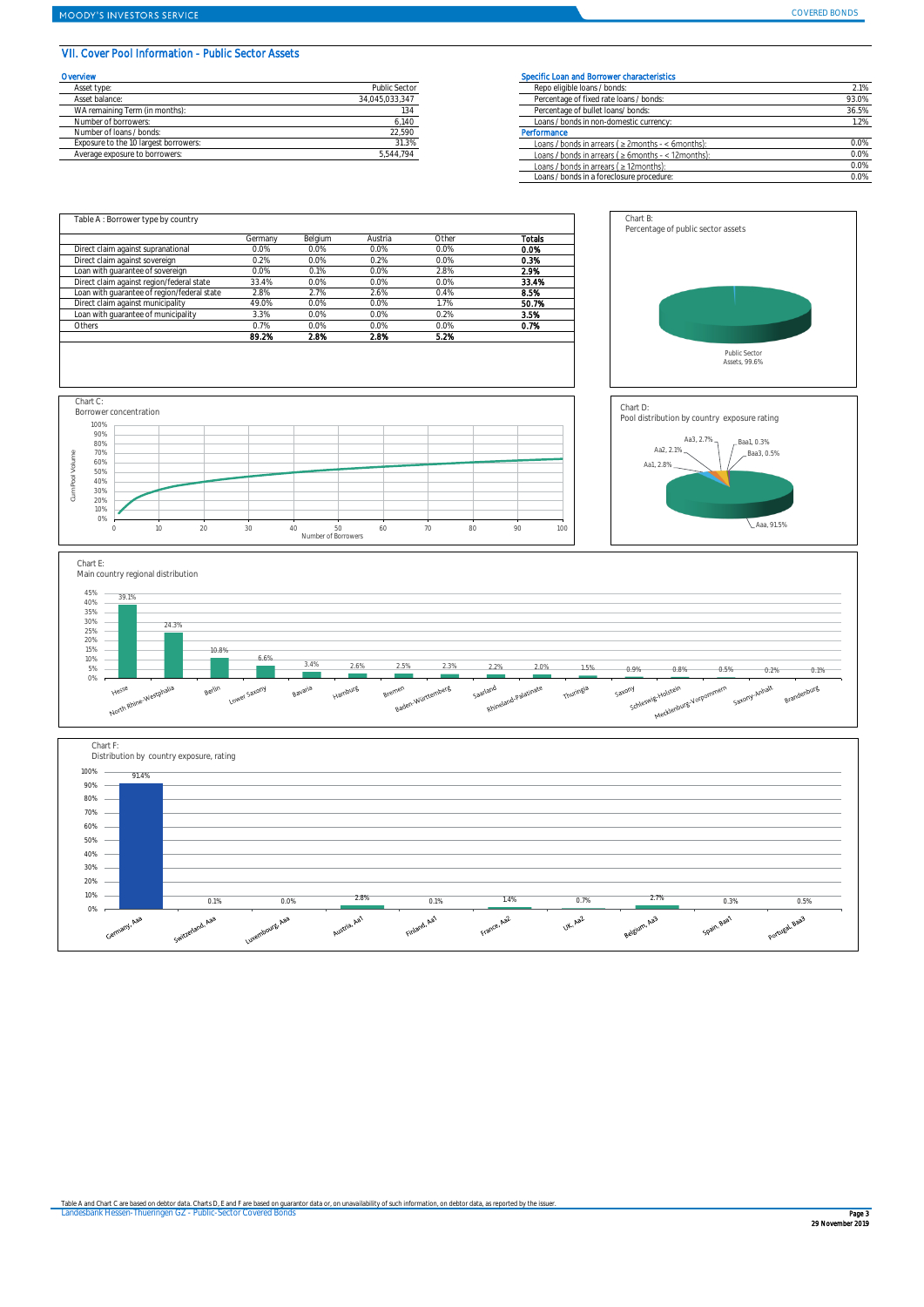## MOODY'S INVESTORS SERVICE

## VIII. Cover Pool Information - Supplementary Assets

| Overvlew                       | Specific Loan and Borrower characteristics |                                                        |  |
|--------------------------------|--------------------------------------------|--------------------------------------------------------|--|
| Asset type:                    | Supplementary Assets                       | Repo eligible assets:                                  |  |
| Asset balance:                 | 152.359.097                                | Percentage of fixed rate assets:                       |  |
| WA remaining Term (in months): |                                            | Percentage of bullet assets:                           |  |
| Number of assets:              |                                            | Assets in non-domestic currency:                       |  |
| Number of borrowers:           |                                            | Performance                                            |  |
| Average assets size:           | 3,174,148                                  | Assets in arrears ( $\geq$ 2months - < 6month          |  |
| Average exposure to borrowers: | 15 235 910                                 | Assets in arrears $l > 6$ months - $\epsilon$ 12 month |  |

|                      | Specific Loan and Borrower characteristics          |        |
|----------------------|-----------------------------------------------------|--------|
| Supplementary Assets | Repo eligible assets:                               | n/d    |
| 152,359,097          | Percentage of fixed rate assets:                    | 100.0% |
|                      | Percentage of bullet assets:                        | 100.0% |
|                      | Assets in non-domestic currency:                    | 27.1%  |
|                      | Performance                                         |        |
| 3,174,148            | Assets in arrears ( $\geq$ 2months - < 6months):    | 0.0%   |
| 15,235,910           | Assets in arrears ( $\geq 6$ months - < 12 months): | 0.0%   |
|                      | Assets in arrears ( > 12months):                    | 0.0%   |
|                      | Assets in a enforcement procedure:                  | 0.0%   |
|                      |                                                     |        |

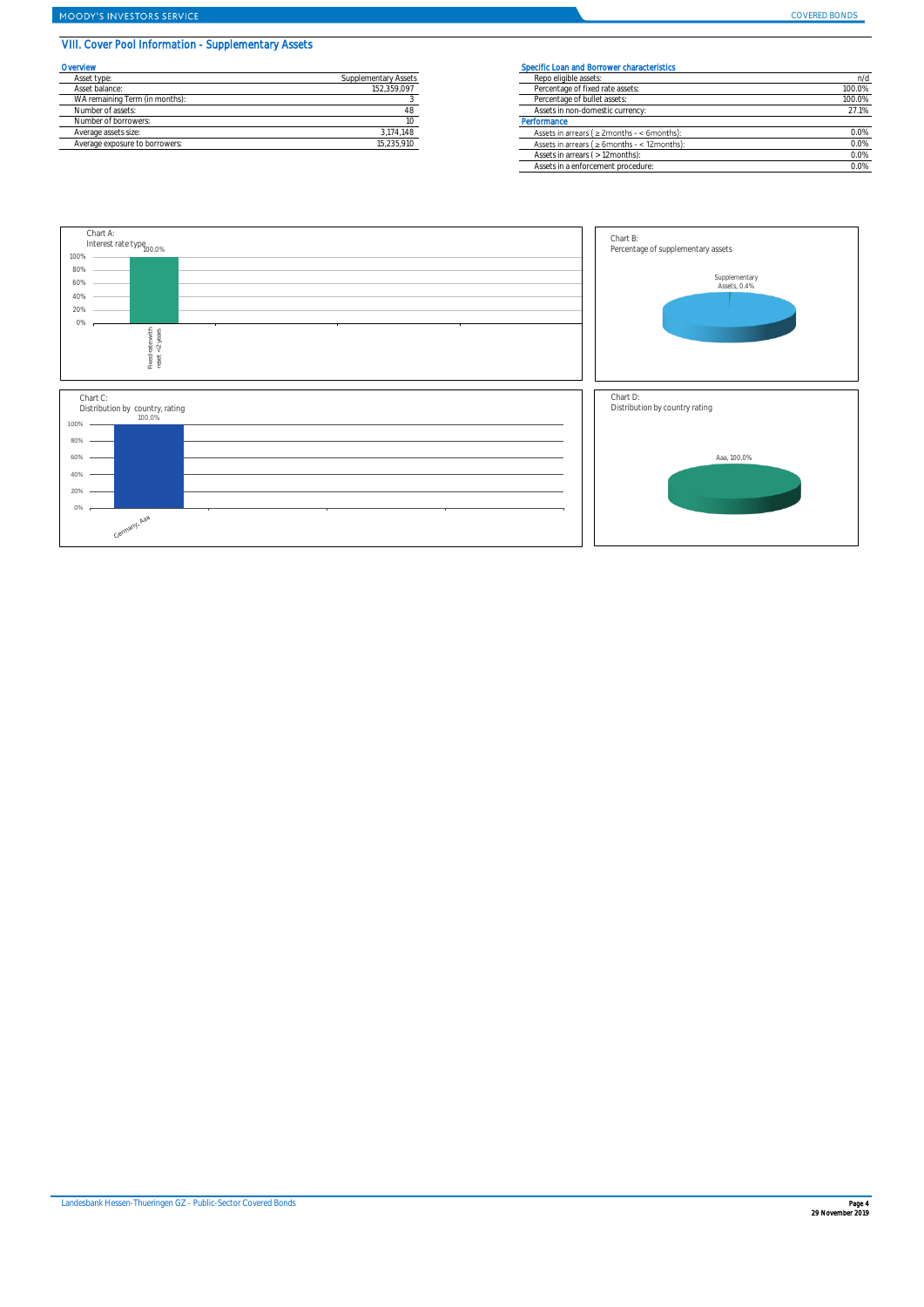### IX. Liabilities Information: Last 50 Issuances

| <b>ISIN</b>  | <b>Serles</b><br><b>Number</b> | <b>Currency</b> | Outstanding<br><b>Amount</b> | <b>Issuance</b><br>Date | <b>Expected</b><br><b>Maturity</b> | <b>Legal Final</b><br><b>Maturity</b> | <b>Interest Rate</b><br><b>Type</b> | Coupon | Principal<br><b>Payment</b> |
|--------------|--------------------------------|-----------------|------------------------------|-------------------------|------------------------------------|---------------------------------------|-------------------------------------|--------|-----------------------------|
| XS2056484889 | n/d                            | EUR             | 1.000.000.000                | 26/09/2019              | 26/09/2029                         | 26/09/2029                            | Fixed rate                          | 0.010% | <b>BULLET</b>               |
| XF0000HEYSB1 | n/d                            | EUR             | 5.000.000                    | 20/09/2019              | 19/09/2049                         | 19/09/2049                            | Fixed rate                          | 1.060% | <b>BULLET</b>               |
| XF0000HEYSC9 | n/d                            | EUR             | 5,000,000                    | 20/09/2019              | 19/09/2049                         | 19/09/2049                            | Fixed rate                          | 1.060% | <b>BULLET</b>               |
| XF0000HEYRY5 | n/d                            | EUR             | 5.000.000                    | 06/09/2019              | 06/09/2041                         | 06/09/2041                            | Fixed rate                          | 0.740% | <b>BULLET</b>               |
| XF0000HEYRZ2 | n/d                            | <b>EUR</b>      | 500,000                      | 06/09/2019              | 06/09/2041                         | 06/09/2041                            | Fixed rate                          | 0.740% | <b>BULLET</b>               |
| XF0000HEYRV1 | n/d                            | <b>EUR</b>      | 15,000,000                   | 03/09/2019              | 03/09/2052                         | 03/09/2052                            | Fixed rate                          | 0.740% | <b>BULLET</b>               |
| XF0000HEYRL2 | n/d                            | EUR             | 5.000.000                    | 14/08/2019              | 14/08/2041                         | 14/08/2041                            | Fixed rate                          | 0.835% | <b>BULLET</b>               |
| XF0000HEYRM0 | n/d                            | EUR             | 500,000                      | 14/08/2019              | 14/08/2041                         | 14/08/2041                            | Fixed rate                          | 0.835% | <b>BULLET</b>               |
| XF0000HEYQ25 | n/d                            | EUR             | 5.000.000                    | 19/07/2019              | 19/07/2049                         | 19/07/2049                            | Fixed rate                          | 1.300% | <b>BULLET</b>               |
| XF0000HEYQ33 | n/d                            | EUR             | 5.000.000                    | 19/07/2019              | 19/07/2049                         | 19/07/2049                            | Fixed rate                          | 1.350% | <b>BULLET</b>               |
| XF0000HEYQW1 | n/d                            | <b>EUR</b>      | 20,000,000                   | 09/07/2019              | 09/07/2049                         | 09/07/2049                            | Fixed rate                          | 1.070% | <b>BULLET</b>               |
| XF0000HEYQU5 | n/d                            | <b>EUR</b>      | 5,000,000                    | 04/07/2019              | 04/07/2041                         | 04/07/2041                            | Fixed rate                          | 1.030% | <b>BULLET</b>               |
| XF0000HEYPH4 | n/d                            | <b>EUR</b>      | 27,000,000                   | 26/04/2019              | 26/11/2043                         | 26/11/2043                            | Fixed rate                          | 1.420% | <b>BULLET</b>               |
| XF0000HEYN69 | n/d                            | EUR             | 75.000.000                   | 08/04/2019              | 29/12/2023                         | 29/12/2023                            | Fixed rate                          | 0.000% | <b>BULLET</b>               |
| XF0000HEYN77 | n/d                            | EUR             | 100.000.000                  | 08/04/2019              | 30/12/2024                         | 30/12/2024                            | Fixed rate                          | 0.095% | <b>BULLET</b>               |
| XF0000HEYNX6 | n/d                            | EUR             | 1.000.000                    | 27/03/2019              | 27/03/2034                         | 27/03/2034                            | Fixed rate                          | 0.920% | <b>BULLET</b>               |
| XF0000HEYNN7 | n/d                            | EUR             | 10.000.000                   | 21/03/2019              | 21/03/2039                         | 21/03/2039                            | Fixed rate                          | 1.223% | <b>BULLET</b>               |
| XF0000HEYNP2 | n/d                            | <b>EUR</b>      | 1.000.000                    | 21/03/2019              | 21/03/2039                         | 21/03/2039                            | Fixed rate                          | 1.223% | <b>BULLET</b>               |
| XF0000HEYMQ2 | n/d                            | <b>EUR</b>      | 5,000,000                    | 25/02/2019              | 25/02/2039                         | 25/02/2039                            | Fixed rate                          | 1.287% | <b>BULLET</b>               |
| XF0000HEYMM1 | n/d                            | <b>EUR</b>      | 20,000,000                   | 25/02/2019              | 25/02/2039                         | 25/02/2039                            | Fixed rate                          | 1.287% | <b>BULLET</b>               |
| XF0000HEYMP4 | n/d                            | EUR             | 2.000.000                    | 25/02/2019              | 25/02/2039                         | 25/02/2039                            | Fixed rate                          | 1.287% | <b>BULLET</b>               |
| XF0000HEYMN9 | n/d                            | EUR             | 3.000.000                    | 25/02/2019              | 25/02/2039                         | 25/02/2039                            | Fixed rate                          | 1.287% | <b>BULLET</b>               |
| XF0000HEYL87 | n/d                            | EUR             | 25.000.000                   | 21/02/2019              | 22/02/2049                         | 22/02/2049                            | Fixed rate                          | 1.730% | <b>BULLET</b>               |
| DE000HLB4V96 | n/d                            | EUR             | 5.000.000                    | 19/02/2019              | 19/02/2024                         | 19/02/2024                            | Fixed rate                          | 0.143% | <b>BULLET</b>               |
| DE000HLB4WA1 | n/d                            | <b>FUR</b>      | 20,000,000                   | 19/02/2019              | 21/02/2022                         | 21/02/2022                            | Fixed rate                          | 0.000% | <b>BULLET</b>               |
| XF0000HEYL04 | n/d                            | <b>EUR</b>      | 5,000,000                    | 15/02/2019              | 15/02/2039                         | 15/02/2039                            | Fixed rate                          | 1.580% | <b>BULLET</b>               |
| XF0000HEYL12 | n/d                            | <b>EUR</b>      | 1.000.000                    | 15/02/2019              | 15/02/2039                         | 15/02/2039                            | Fixed rate                          | 1.580% | <b>BULLET</b>               |
| XF0000HEYL20 | n/d                            | EUR             | 100.000                      | 15/02/2019              | 15/02/2039                         | 15/02/2039                            | Fixed rate                          | 1.580% | <b>BULLET</b>               |
| XF0000HEYLU6 | n/d                            | EUR             | 10.000.000                   | 08/02/2019              | 08/02/2049                         | 08/02/2049                            | Fixed rate                          | 1.845% | <b>BULLET</b>               |
| XF0000HEYLG5 | n/d                            | EUR             | 50.000.000                   | 25/01/2019              | 25/01/2039                         | 25/01/2039                            | Fixed rate                          | 1.450% | <b>BULLET</b>               |
| XF0000HEYLF7 | n/d                            | EUR             | 1.500.000                    | 24/01/2019              | 24/01/2045                         | 24/01/2045                            | Fixed rate                          | 1.525% | <b>BULLET</b>               |
| XF0000HEYK70 | n/d                            | <b>EUR</b>      | 40.000.000                   | 18/01/2019              | 28/06/2045                         | 28/06/2045                            | Fixed rate                          | 1.535% | <b>BULLET</b>               |
| XF0000HEYK88 | n/d                            | <b>EUR</b>      | 20.000.000                   | 18/01/2019              | 18/01/2045                         | 18/01/2045                            | Fixed rate                          | 1.550% | <b>BULLET</b>               |
| XF0000HEYK96 | n/d                            | <b>EUR</b>      | 20.000.000                   | 18/01/2019              | 15/12/2039                         | 15/12/2039                            | Fixed rate                          | 1.500% | <b>BULLET</b>               |
| XF0000HEYK62 | n/d                            | EUR             | 40.000.000                   | 17/01/2019              | 25/05/2045                         | 25/05/2045                            | Fixed rate                          | 1.540% | <b>BULLET</b>               |
| XS193619002  | n/d                            | EUR             | 1.500.000.000                | 16/01/2019              | 18/07/2022                         | 18/07/2022                            | Fixed rate                          | 0.000% | <b>BULLET</b>               |
| XS1936186425 | n/d                            | EUR             | 750.000.000                  | 16/01/2019              | 16/01/2026                         | 16/01/2026                            | Fixed rate                          | 0.500% | <b>BULLET</b>               |
| XF0000HEYKT0 | n/d                            | EUR             | 20.000.000                   | 07/12/2018              | 07/12/2040                         | 07/12/2040                            | Fixed rate                          | 1.425% | <b>BULLET</b>               |
| XF0000HEYKS2 | n/d                            | <b>EUR</b>      | 10.000.000                   | 04/12/2018              | 27/09/2049                         | 27/09/2049                            | Fixed rate                          | 2.030% | <b>BULLET</b>               |
| XF0000HEYKR4 | n/d                            | <b>EUR</b>      | 15,000,000                   | 30/11/2018              | 30/11/2043                         | 30/11/2043                            | Fixed rate                          | 1.522% | <b>BULLET</b>               |
| XF0000HEYKP8 | n/d                            | <b>EUR</b>      | 30,000,000                   | 28/11/2018              | 13/01/2039                         | 13/01/2039                            | Fixed rate                          | 1.461% | <b>BULLET</b>               |
| XF0000HEYKP8 | n/d                            | EUR             | 500.000                      | 28/11/2018              | 13/01/2039                         | 13/01/2039                            | Fixed rate                          | 1.461% | <b>BULLET</b>               |
| XF0000HEYKP8 | n/d                            | EUR             | 2,000,000                    | 28/11/2018              | 13/01/2039                         | 13/01/2039                            | Fixed rate                          | 1.461% | <b>BULLET</b>               |
| XF0000HEYKP8 | n/d                            | EUR             | 2.500.000                    | 28/11/2018              | 13/01/2039                         | 13/01/2039                            | Fixed rate                          | 1.461% | <b>BULLET</b>               |
| XF0000HEYKA0 | n/d                            | EUR             | 4.000.000                    | 13/11/2018              | 13/11/2043                         | 13/11/2043                            | Fixed rate                          | 1.574% | <b>BULLET</b>               |
| XF0000HEYKB8 | n/d                            | EUR             | 2.000.000                    | 13/11/2018              | 13/11/2043                         | 13/11/2043                            | Fixed rate                          | 1.574% | <b>BULLET</b>               |
| XF0000HEYJ99 | n/d                            | <b>EUR</b>      | 20.000.000                   | 12/11/2018              | 12/11/2041                         | 12/11/2041                            | Fixed rate                          | 1.585% | <b>BULLET</b>               |
| XFOOOOHEYJ32 | n/d                            | <b>EUR</b>      | 20,000,000                   | 09/11/2018              | 11/11/2041                         | 11/11/2041                            | Fixed rate                          | 1.564% | <b>BULLET</b>               |
| XF0000HEYJ24 | n/d                            | EUR             | 20.000.000                   | 09/11/2018              | 09/11/2040                         | 09/11/2040                            | Fixed rate                          | 1.558% | <b>BULLET</b>               |
| XFOOOOHEYJ73 | n/d                            | <b>EUR</b>      | 20.000.000                   | 09/11/2018              | 10/11/2042                         | 10/11/2042                            | Fixed rate                          | 1.565% | <b>BULLET</b>               |